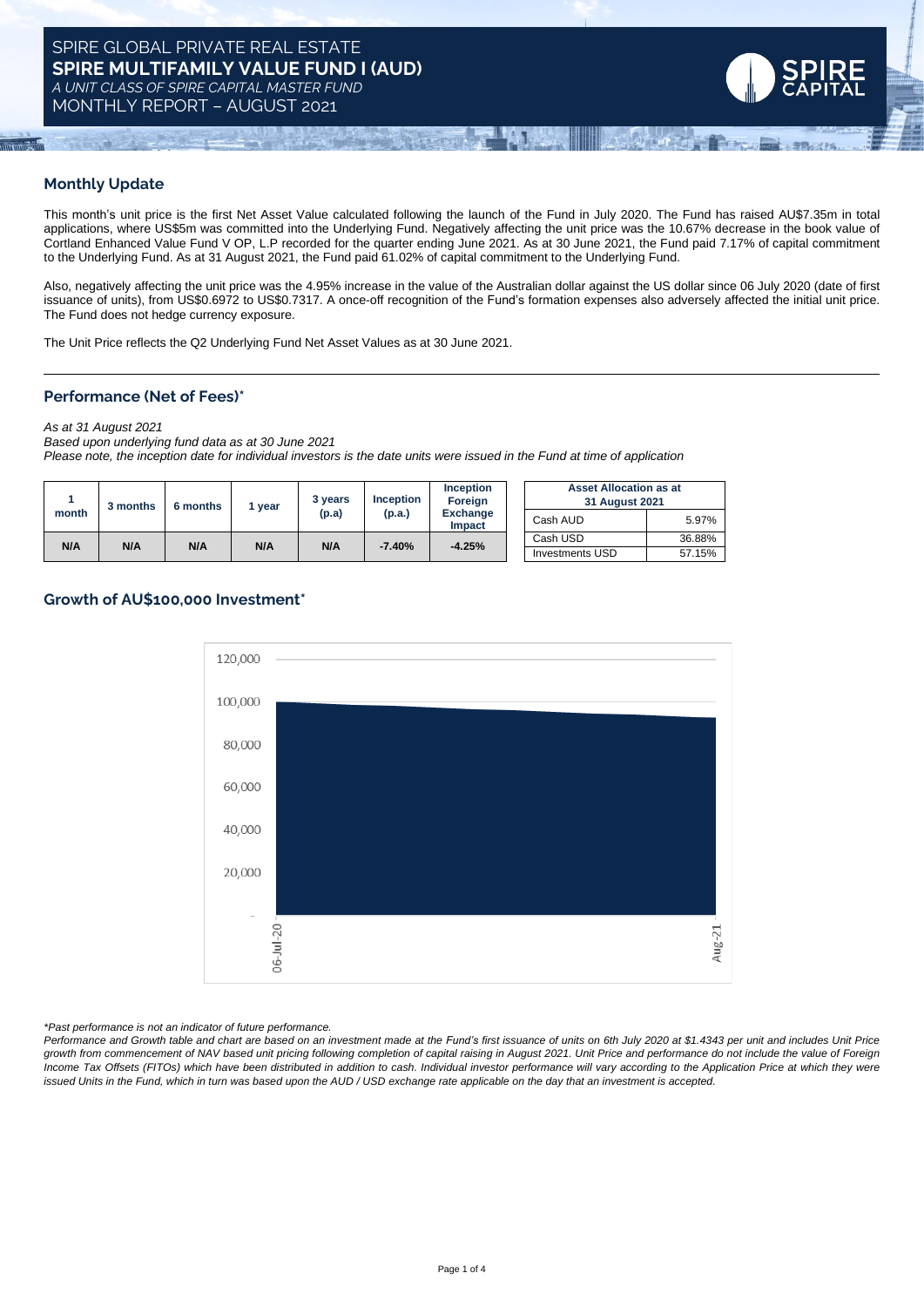

## **2Q 2021 Quarterly Report from Cortland Enhanced Value Fund V, L.P. (Underlying Fund)**

#### **PORTFOLIO SUMMARY**

As of June 30, 2021, the Fund owns seven communities comprised of 2,236 units. These initial assets are located in the high-growth metros of Phoenix, Dallas, Atlanta, Tampa, and Raleigh. During the second quarter, leasing momentum remained extremely strong, with recent leased rents up 11.4% on average compared to same-store in-place effective rents. With strong demand and reduced vacancy, we expect to continue to roll new leases to recent market pricing, thus allowing for significant growth in operating income going forward. Please note that this rent growth is separate from the renovation premium we expect due to planned improvements across Fund V's value-add assets. For more granular data on recent rent growth, please see the table on page 3.

### **ACQUISITION ACTIVITY**

The Fund was very active in Q2, locking up significant acquisitions; as we've shared previously, in June the Fund placed a large portfolio of assets under contract (the "Encore" portfolio), which ultimately closed in late August. With an early 1990s average vintage and 3,679 units across Fund V's target markets of Denver, Dallas, Houston and South Florida, the Encore portfolio offers meaningful upside via both renovation premiums and improved operational performance as well.

Additionally, in Q2 the Fund placed two other assets under contract which are expected to close in Q3; Lago Paradiso in suburban Miami, and Casas Lindas in Tucson, Arizona. More detail on these two assets, plus Project Encore, can be found on the next page.

To fund these assets, as well as other potential near-term opportunities, in August the Fund drew an additional \$35 million on its subscription line and made its second capital call, for \$350 million.

#### **PROJECT ENCORE**

The Project Encore portfolio will add an additional eleven assets and 3,679 units to the Fund portfolio. Of these eleven assets, two are intended for disposition (as they do not fit into the overall Fund strategy), with nine to be held and renovated. The portfolio was sourced from a closedend fund near the end of its fund life, which means we had a very motivated seller. The vintages of the assets range from 1984-2006 with very little previous renovation work, providing Cortland the opportunity to significantly re-position the portfolio through an extensive value-add scope. The total expected cost basis of the assets Fund V intends to hold is \$1.01 billion, requiring \$430 million of total equity. In accordance with the Fund's strategy, we expect to syndicate a portion of the equity, which will reduce Fund V's overall capital required and will create additional economics to the Fund from both acquisition and incentive fees.

#### **LAGO PARADISO**

Located in Miami and adjacent to Hammocks Place – a Project Encore asset - Lago Paradiso is a 424-unit community originally built in 1987. It underwent a moderate renovation scope in 2019, which primarily cured deferred maintenance and improved the physical plant. Our business plan includes the combining the asset with Hammocks Place to create operational efficiencies, as well as a renovation scope to bring the interiors and amenities to a modern fit and finish. The resulting combined asset will include 720 contiguous units located along a major thoroughfare in the high-growth submarket of Kendall to the southwest of the Miami downtown area.

#### **CASAS LINDAS**

Casas Lindas is a 144-unit community located in the Oro Valley submarket of Tucson, Arizona. This asset represents the Fund's entry into this market, which is currently experiencing very strong population and job growth. Located on the north side of Tucson, the asset provides excellent access to Interstate 10 and the Phoenix MSA (a direct 90-minute drive north). Originally constructed in 1987, Casas Lindas will undergo an extensive renovation to interiors, exteriors and amenities. We are projecting average post-renovated rents of \$1,514, which will afford residents a modern living experience at an extremely reasonable price, particularly in light of recent area income growth.

# PORTFOLIO PERFORMANCE - RECENT LEASING UPDATE

| <b>Asset</b>                   | <b>MSA</b>     | <b>Units</b> | <b>Current Effective</b><br>Rent <sup>2</sup> | <b>Implied Effective</b><br>Rent <sup>1</sup> | <b>Implied Rent</b><br>Growth |
|--------------------------------|----------------|--------------|-----------------------------------------------|-----------------------------------------------|-------------------------------|
| <b>Cortland Allen Station</b>  | <b>Dallas</b>  | 445          | \$1,550                                       | \$1,683                                       | 8.57%                         |
| <b>Cortland at Raven</b>       | Phoenix        | 192          | \$1,421                                       | \$1,577                                       | 10.95%                        |
| <b>Cortland Bayside</b>        | Tampa          | 360          | \$1,989                                       | \$2,237                                       | 12.49%                        |
| <b>Cortland Highcroft</b>      | Raleigh-Durham | 302          | \$1,235                                       | \$1,353                                       | 9.57%                         |
| <b>Cortland Olde Raleigh</b>   | Raleigh-Durham | 228          | \$1,125                                       | \$1,248                                       | 11.00%                        |
| <b>Cortland South Mountain</b> | Phoenix        | 415          | \$1,393                                       | \$1,579                                       | 13.35%                        |
| <b>Cortland Windward</b>       | Atlanta        | 294          | \$1,323                                       | \$1,510                                       | 14.18%                        |
| <b>Total Fund V</b>            |                | 2,236        | \$1,464                                       | \$1,632                                       | 11.44%                        |

Based on rental rates established by recently signed leases in most markets in which Fund V owns assets, implied effective rents1 are significantly higher than current effective rents. These recent leasing trends imply an expected rent growth of 11.4% across the portfolio, assuming these trends continue for the next 12 months period.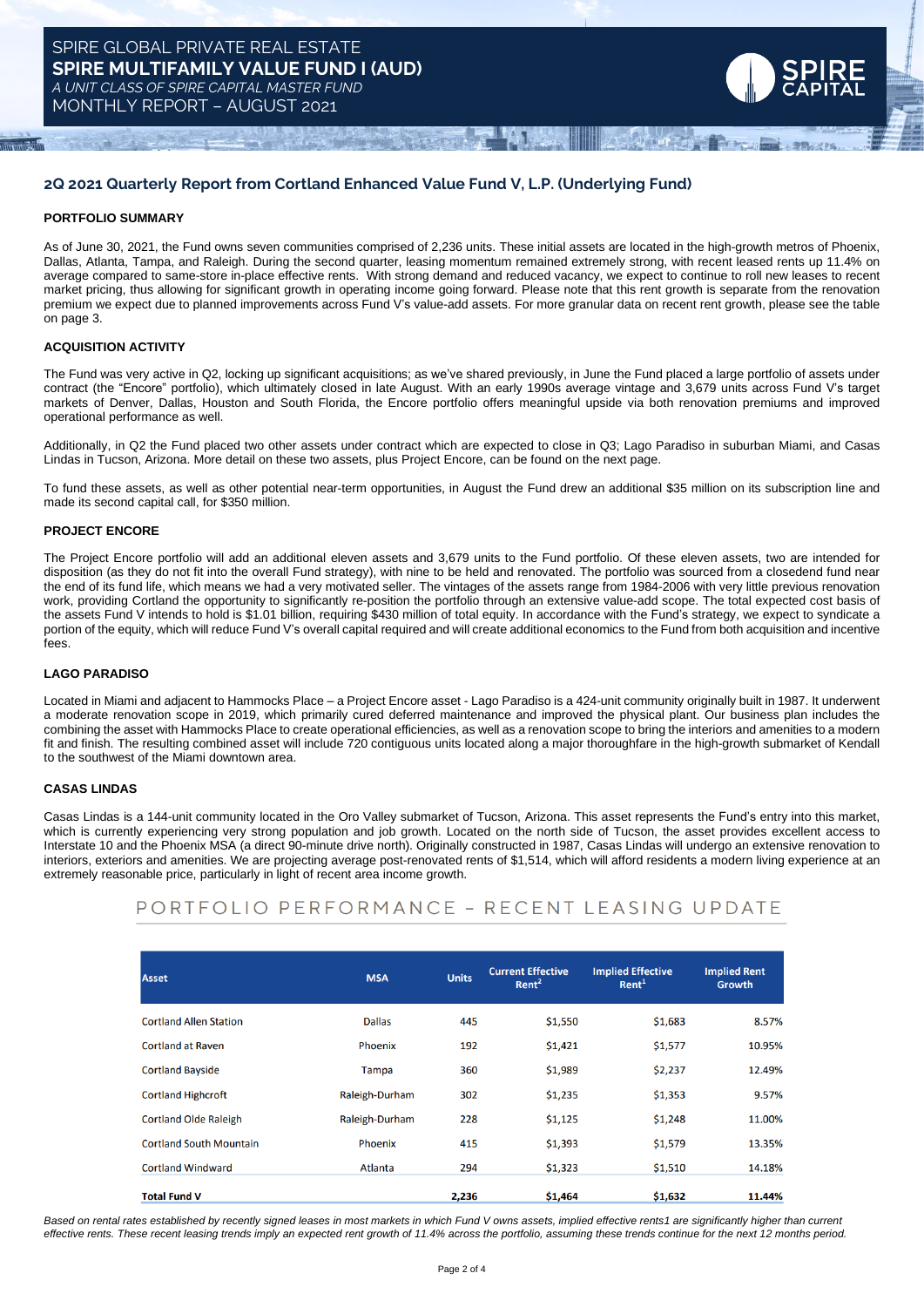

 $\overline{11111}$ 



# FUND V PORTFOLIO METRICS1

| <b>Asset</b>                   | <b>Strategy</b> | <b>MSA</b>    | <b>Acquisition</b><br><b>Date</b> | <b>Units</b>          | Average<br><b>Square Feet</b> | <b>Occupancy</b>                    | <b>2Q 2021</b><br><b>Effective Rent</b> | <b>YOY Rent</b><br>Growth | Rent/Income |
|--------------------------------|-----------------|---------------|-----------------------------------|-----------------------|-------------------------------|-------------------------------------|-----------------------------------------|---------------------------|-------------|
| <b>Cortland South Mountain</b> | Value-add       | Phoenix       | 9/29/2020                         | 415                   | 1,005                         | 94.2%                               | 1,394                                   | 14.0%                     | 23.6%       |
| <b>Cortland at Raven</b>       | Value-add       | Phoenix       | 10/28/2020                        | 192                   | 1,063                         | 92.2%                               | 1,424                                   | 25.5%                     | 19.7%       |
| <b>Cortland Bayside</b>        | Core-plus       | Tampa         | 11/13/2020                        | 360                   | 1,111                         | 95.0%                               | 1,992                                   | 23.2%                     | 20.0%       |
| <b>Cortland Allen Station</b>  | Core-plus       | <b>Dallas</b> | 12/18/2020                        | 445                   | 957                           | 93.3%                               | 1,550                                   | 5.9%                      | 19.2%       |
| <b>Cortland Windward</b>       | Value-add       | Atlanta       | 1/26/2021                         | 294                   | 969                           | 89.1%                               | 1,323                                   | 9.0%                      | 22.7%       |
| <b>Cortland Olde Raleigh</b>   | Value-add       | Raleigh       | 2/17/2021                         | 228                   | 1,014                         | 78.5%                               | 1,125                                   | 8.1%                      | 34.6%       |
| <b>Cortland Highcroft</b>      | Value-add       | Raleigh       | 2/17/2021                         | 302                   | 1,036                         | 83.1%                               | 1,235                                   | 13.5%                     | 23.9%       |
| <b>Totals/Averages</b>         |                 |               |                                   | 2,236                 | 1,018                         | 90.2%                               | 1,466                                   | 13.5%                     | 22.8%       |
| 1,018                          |                 | 90.2%         |                                   | 1,466                 |                               | 13.5%                               |                                         | 22.8%                     |             |
| Average SF                     |                 | Occupancy     |                                   | <b>Effective Rent</b> |                               | 20 2021 Rent<br>Growth <sup>2</sup> |                                         | Rent/Income               |             |
|                                |                 |               |                                   |                       |                               |                                     |                                         |                           |             |

Cortland South Mountain | Phoenix, AZ

Cortland Bayside | Tampa, FL

Cortland Allen Station | Dallas, TX

*<sup>1</sup> As of June 30, 2021*

*<sup>2</sup> Represents effective rent growth for 2Q 2021 (non-annualized)*

# CORTLAND FUND V PORTFOLIO COMPOSITION



 *Figures as of June 30, 2021 unless otherwise noted.*

*<sup>1</sup> Represents total projected cost per each asset's business plan once renovations are complete (if applicable)* <sup>2</sup> NAV is net of outstanding balance of subscription line, which as of the end of 2Q 2021 was \$54.9 million

Please read the important notices and risk considerations [here](https://www.dropbox.com/s/32n9usjhlf2h2n7/Disclaimer.pdf?dl=0) regarding the above information.